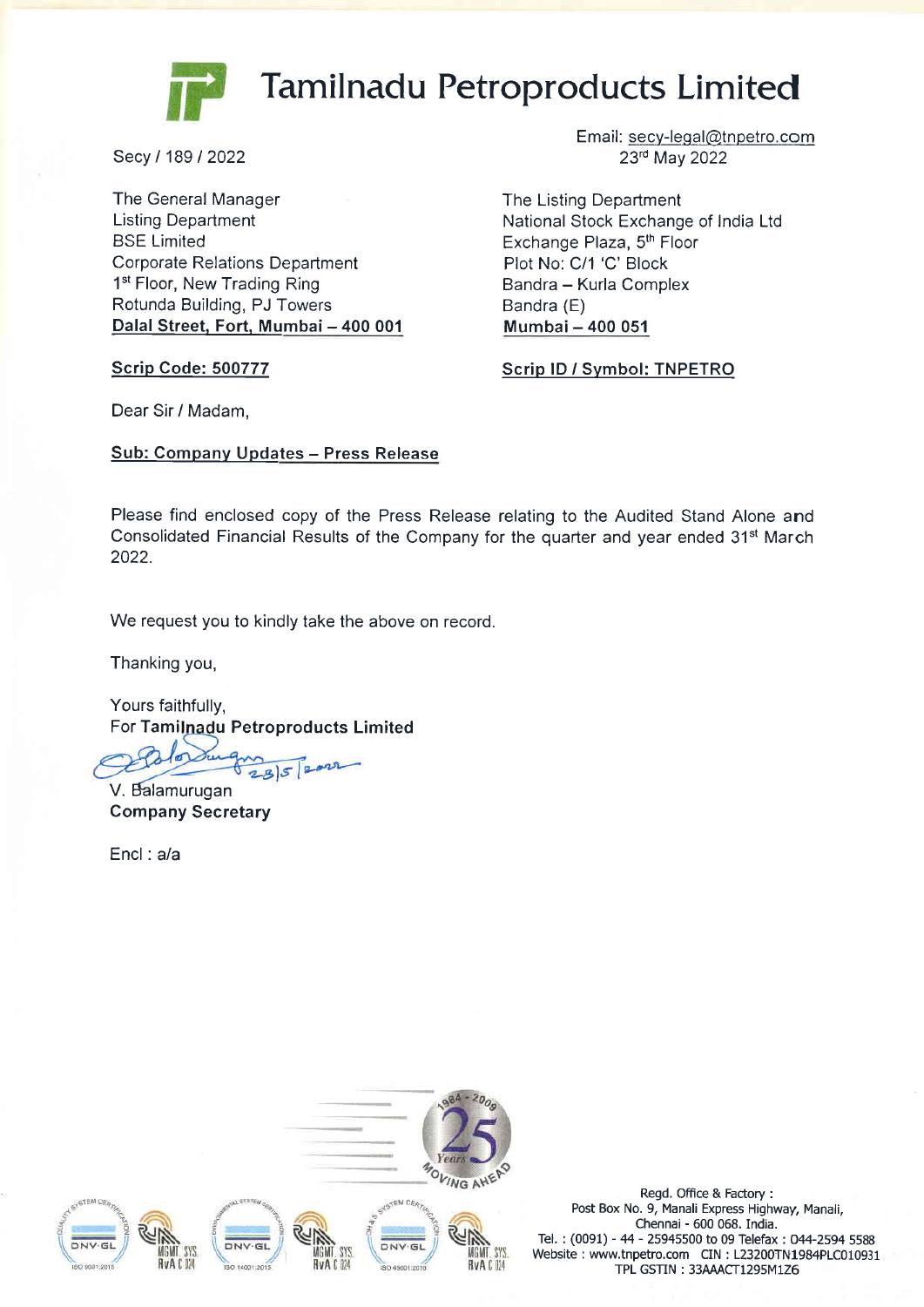Email : secy-legal@t npetro.com

Press release

For Immediate release

## Tamilnadu Petroproducts records highest revenue in FYzozz Best ever operating margins bring in record profits

Tamilnadu Petroproducts Limited

23<sup>rd</sup> May 2022, Chennai / Mumbai: Tamilnadu Petroproducts Limited (TPL), Chennai based Petrochemical manufacturing company and part of AM International - Singapore, announced its annual results for FYzozz todav.

#### Financials:

During FY21-22, TPL earned INR 1818.37 crore revenue as compared to INR 1155.37 crore during FY20-21. The Company's net profits registered at INR 170.64 crore as compared to INR 121.65 crore in FY20-21. During the last quarter of the year, on a gross revenue of INR 43838 crore the operating profits were 4t.47 crore and net profits INR 23.85 crore. The lower profit was mainly due to IAB annual turnaround maintenance undertaken during the quarter.

| <b>Particulars</b> | (In INR crore)<br><b>Stand Alone</b> |                                 |           |           |
|--------------------|--------------------------------------|---------------------------------|-----------|-----------|
|                    | Quarterly                            |                                 | Annual    |           |
|                    | $Q_4$ FY <sub>22</sub>               | Q <sub>4</sub> FY <sub>21</sub> | $21 - 22$ | $20 - 21$ |
| Revenues           | 438.38                               | 352.55                          | 1818.37   | 1155.37   |
| <b>EBITDA</b>      | 41.47                                | 74.19                           | 260.95    | 175.06    |
| <b>PBT</b>         | 33.79                                | 89.86                           | 231.52    | 169.84    |
| <b>PAT</b>         | 23.85                                | 62.73                           | 170.64    | 121.65    |

#### Financial Performance

#### Dividend

The Board of TPL has recommended a dividend of Rs. 3.00 per share  $(30\%)$  for FY21-22,  $(25\%$  in the previous year) subject to approval of the Members.

#### Leadership Comment:

### Mr. Ashwin Muthiah, Vice Chairman - TPL and Founder Chairman, AM International, Singapore said:

"Navigating geopolitical risks will be crucial to our success in the future, alongside delivering financial performance. The good results, in spite of various external challenges, showcase our ability to de-risk our operations through predictable business decisions. In addition, we are complementing India's policy thrust to become Atmanirbhar through local manufacturing and a globally competitive chemicals and science organisation.



Regd. Office & Factory : Post Box No. 9, Manali Express Highway, Manali, Chennai - 600 068. India, Tel. : (0091) - 44 - 25945500 to 09 Telefax : 044-2594 5588 Website : www.tnpetro.com CIN : L23200TN1984PLC010931 TPL GSTIN : 33AMCT1295M126

 $1/2$